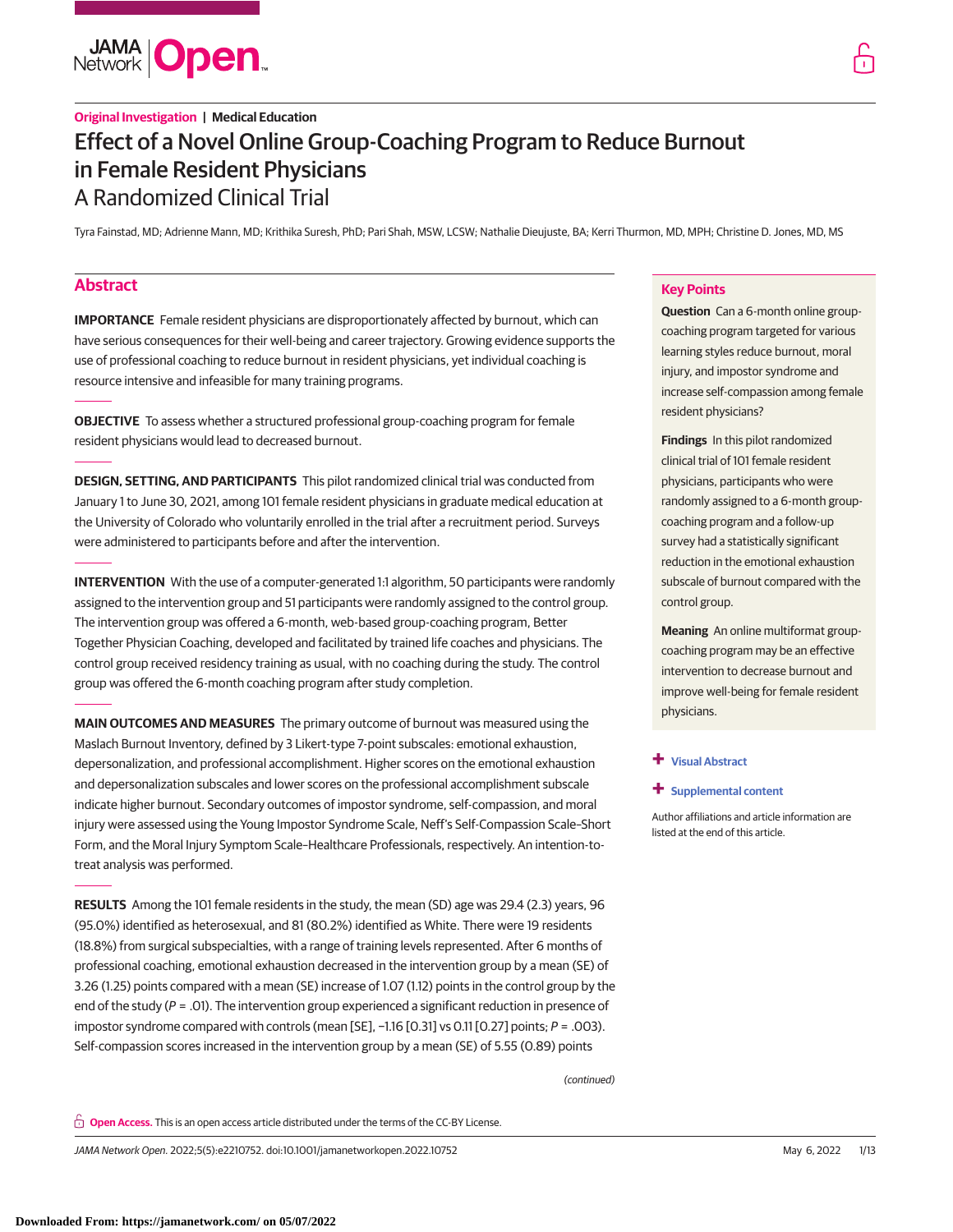#### Abstract (continued)

compared with a mean (SE) reduction of 1.32 (0.80) points in the control group (P < .001). No statistically significant differences in depersonalization, professional accomplishment, or moral injury scores were observed. Owing to the differential follow-up response rates in the treatment groups (88.2% in the control group [45 of 51]; 68.0% in the intervention group [34 of 50]), a sensitivity analysis was performed to account for the missing outcomes, with similar findings.

**CONCLUSIONS AND RELEVANCE** In this randomized clinical trial, professional coaching reduced emotional exhaustion and impostor syndrome scores and increased self-compassion scores among female resident physicians.

**TRIAL REGISTRATION** ClinicalTrials.gov Identifier: [NCT05280964](https://clinicaltrials.gov/ct2/show/NCT05280964)

JAMA Network Open. 2022;5(5):e2210752. doi[:10.1001/jamanetworkopen.2022.10752](https://jama.jamanetwork.com/article.aspx?doi=10.1001/jamanetworkopen.2022.10752&utm_campaign=articlePDF%26utm_medium=articlePDFlink%26utm_source=articlePDF%26utm_content=jamanetworkopen.2022.10752)

# **Introduction**

Burnout, referring to feelings of exhaustion, negativism, and reduced personal efficacy at work, affects 25% to 30% of individuals in the US and 44% to 80% of medical trainees and physicians.<sup>1</sup> Physician burnout is associated with increased errors, higher patient mortality rates, depression, suicidal ideation, and high job turnover.<sup>2,3</sup> Physician burnout has been described as a "public health crisis that urgently demands action."<sup>4</sup> The culture leading to burnout begins in medical school and worsens throughout training.<sup>1,5-7</sup> Female resident physicians are disproportionately affected by burnout, likely contributing to the "leaky pipeline" in academic medicine, where women begin as 46% of the workforce yet represent only 23% of full professors and 18% of chairs. 8-12

Although burnout is well defined, its solution is less clear. Many system-level solutions have been offered; however, neither increased salary, improved electronic medical records, nor reduced hours consistently decrease burnout.<sup>1,7,13</sup> Individual-level solutions, such as mindfulness, time off, yoga, and structured mentorship, have been offered, and these solutions have mitigated burnout in other fields but have not been similarly effective among physicians.<sup>1,7,14</sup>

Physician burnout likely stems from multiple factors affecting perceptions and habits.<sup>1,15,16</sup> A narrative review of resident physician burnout cites a perception of stressful work relationships, demanding attending physicians, and a culture in which residents' needs are inconsequential, correlating with greater burnout.<sup>16</sup> Protective factors include maintaining optimism and avoiding a mentality of delayed gratification,<sup>16</sup> suggesting that resident physician perception is a key contributor to burnout.

Professional coaching uses inquiry around perceptions, beliefs, and habits to define, reframe, and align work with personal values.<sup>17,18</sup> Coaching differs from mentoring, advising, and teaching in that it uses inquisition and metacognition, rather than advice, to help the individual receiving coaching to manage thoughts, feelings, and actions, to move toward fulfillment. Unlike therapy, coaching does not diagnose or clinically treat the individual receiving coaching.<sup>18</sup> When supported institutionally, coaching is highly accessible and does not require insurance approval or a copay.17-19

Although coaching is widely used in corporate environments, it is relatively new in academic medicine. Available literature shows that coaching may reduce burnout and improve well-being among physicians and trainees.<sup>17,20-23</sup> However, most studies rely on resource-intensive interventions and use variably trained coaches and in-person sessions that are challenging to incorporate and scale within graduate medical education.<sup>20-24</sup> We posited that a 6-month, web-based group-coaching program led by certified physician coaches would decrease burnout among resident physicians. Here, we describe the results from a pilot randomized clinical trial of our coaching program, Better Together Physician Coaching (hereineafter referred to as Better Together).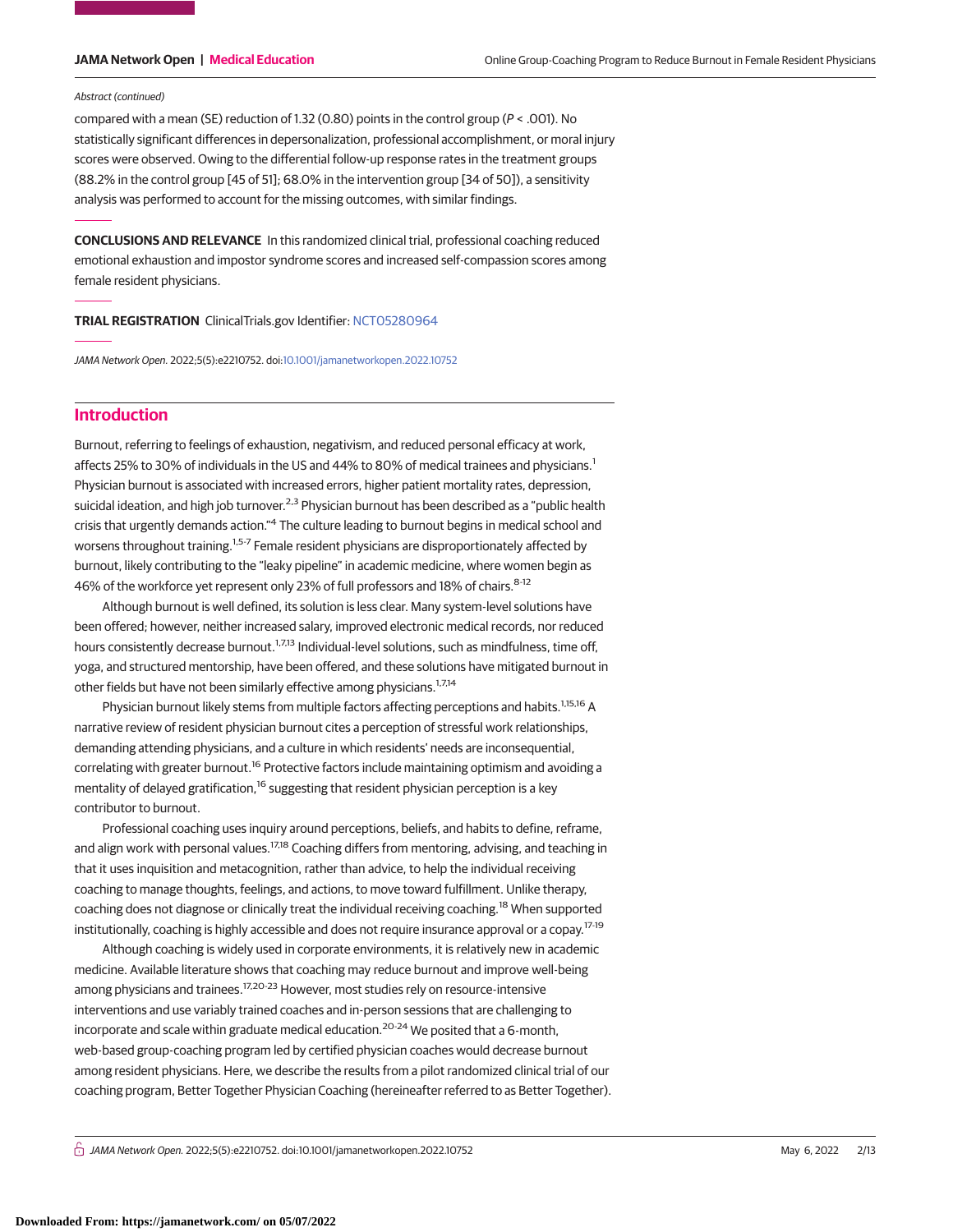### **Methods**

#### **Study Design, Setting, and Participants**

We piloted a randomized clinical trial of a group life-coaching program, Better Together, with 101 selfreported female resident physicians in graduate medical education at the University of Colorado, a tertiary care center with academic, Veterans Health Administration, safety-net, and communitybased settings. All female-identifying University of Colorado residents were eligible to participate and were recruited through email. We initially planned to limit enrollment to 20 participants but received 100 participation requests, so we adjusted our study design to accommodate and analyze efficacy in a pilot randomized clinical trial with a waiting list control group. Information on race and ethnicity was reported by the participants. Participation was voluntary, and all participants provided written informed consent. The intervention occurred between January 1 and June 30, 2021, followed the Consolidated Standards of Reporting Trials [\(CONSORT\)](https://www.equator-network.org/reporting-guidelines/consort/) reporting guideline for trial studies,<sup>25</sup> and was approved by the Colorado Multi-Institutional Review Board. The study protocol is available in [Supplement 1.](https://jama.jamanetwork.com/article.aspx?doi=10.1001/jamanetworkopen.2022.10752&utm_campaign=articlePDF%26utm_medium=articlePDFlink%26utm_source=articlePDF%26utm_content=jamanetworkopen.2022.10752)

# **Randomization, Allocation Concealment, and Follow-up**

Participants were randomly assigned using a computer-generated 1:1 algorithm. Randomization was stratified based on postgraduate year (1, 2, or  $\geq$ 3) and by specialty: surgical (eg, general surgery and obstetrics and gynecology) vs nonsurgical specialty (eg, internal medicine and pediatrics). Participants were offered a baseline (prior to randomization) and 6-month (end of intervention) survey (Figure 1).<sup>25</sup>

#### **Description of Intervention**

Better Together, a 6-month, web-based group-coaching program, was developed by 2 internal medicine physicians and professional life coaches (T.F. and A.M.). The coaches were certified by The Life Coach School, a thought-based coaching institution with training in both group and individual coaching.18-20 The Better Together curriculum was housed on a members-only, password-protected



 $\stackrel{\frown}{\Box}$  JAMA Network Open. 2022;5(5):e2210752. doi:10.1001/jamanetworkopen.2022.10752 (Reprinted) May 6, 2022 3/13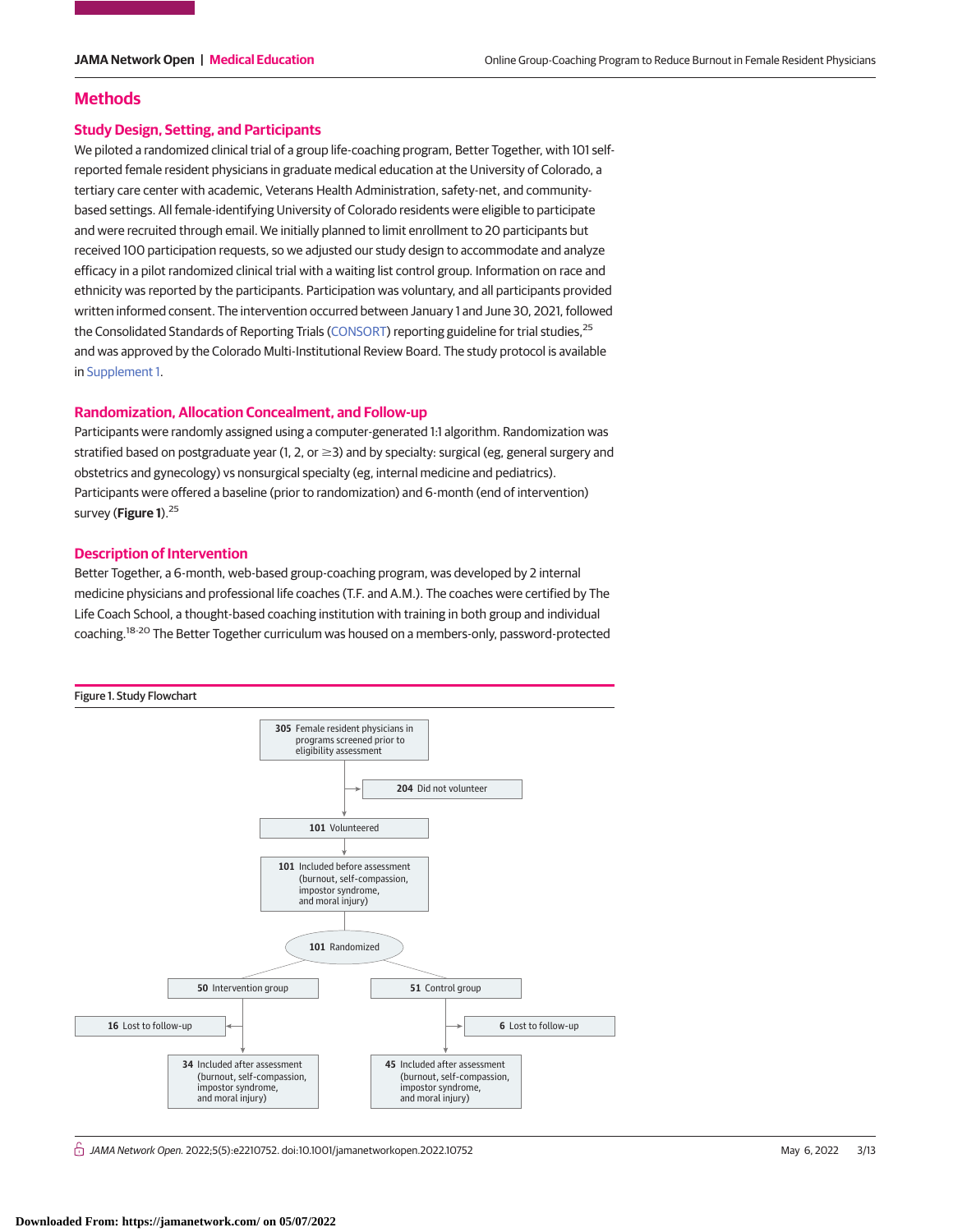website. Participants could participate in any or all of the following: (1) 2 group-coaching calls per week scheduled on weekdays at 7 PM on a video-conferencing platform where up to 5 participants could be coached live on any topic (these calls were recorded to allow for later asynchronous viewing), (2) unlimited anonymous written coaching in an "Ask for Coaching" forum where participants could submit a narrative reflection and receive a written coaching response published on the website, and (3) weekly self-study modules (videos and worksheets) on topics including goal setting, growth mindset, receiving critical feedback, impostor syndrome, and perfectionism. Program facets are outlined in **Table 1** and described in detail in the eAppendix in [Supplement 2.](https://jama.jamanetwork.com/article.aspx?doi=10.1001/jamanetworkopen.2022.10752&utm_campaign=articlePDF%26utm_medium=articlePDFlink%26utm_source=articlePDF%26utm_content=jamanetworkopen.2022.10752) In instances where coaches supervised participants in a clinical setting, the coaches recused themselves from participant assessment (including serving on the clinical competency or promotions committee) to avoid conflict of interest.

#### **Study Groups**

Participants randomly assigned to the intervention group were offered the coaching program. They were not given protected time to participate and carried the same clinical workload and schedules as participants randomly assigned to the control group. Control group participants received no intervention and were offered the coaching program after the study conclusion (from July to December 2021).

### **Study Outcomes**

Baseline and end-of-study surveys were administered electronically through the Research Electronic Data Capture system. The survey contained questions on demographic characteristics and validated instruments measuring dimensions of well-being.

| Table 1. Components of Better Together Physician Coaching                                                                                                                                                                                    |                                                                                                                                                                                                 |                                                                                                               |  |  |
|----------------------------------------------------------------------------------------------------------------------------------------------------------------------------------------------------------------------------------------------|-------------------------------------------------------------------------------------------------------------------------------------------------------------------------------------------------|---------------------------------------------------------------------------------------------------------------|--|--|
| Live coaching calls                                                                                                                                                                                                                          | "Ask for coaching" written<br>forum                                                                                                                                                             | Self-study                                                                                                    |  |  |
| Method                                                                                                                                                                                                                                       |                                                                                                                                                                                                 |                                                                                                               |  |  |
| Video-conference platform (Zoom), webinar style;<br>participants request to be brought up for live coaching<br>in front of the group by the "raise hand" function within<br>the platform.                                                    | Participants may submit a<br>written request for coaching<br>around any topic. Coaches<br>respond in writing on the<br>website forum for all<br>participants to view within 2<br>business days. | 25 Weekly video modules<br>with 25 accompanying<br>worksheets available on<br>secure, members-only<br>website |  |  |
| Frequency                                                                                                                                                                                                                                    |                                                                                                                                                                                                 |                                                                                                               |  |  |
| Two 1-h calls/wk (except on orientation or conclusion<br>or holiday weeks), Tuesday or Thursday 7-8 PM local<br>time                                                                                                                         | Unlimited submissions 24/7                                                                                                                                                                      | Unlimited access to video<br>modules and self-study<br>worksheets                                             |  |  |
| Use of coaching calls                                                                                                                                                                                                                        |                                                                                                                                                                                                 |                                                                                                               |  |  |
| 45 Coaching calls                                                                                                                                                                                                                            |                                                                                                                                                                                                 |                                                                                                               |  |  |
| 121 Unique participant sessions                                                                                                                                                                                                              |                                                                                                                                                                                                 |                                                                                                               |  |  |
| Range, 1-5 participant sessions/call                                                                                                                                                                                                         |                                                                                                                                                                                                 |                                                                                                               |  |  |
| Mean (SD), 2.3 (1.0) participant sessions/call                                                                                                                                                                                               |                                                                                                                                                                                                 |                                                                                                               |  |  |
| 27 Participants requested coaching sessions, 23 did not                                                                                                                                                                                      |                                                                                                                                                                                                 |                                                                                                               |  |  |
| Range, 1-13 sessions/participant among those who<br>did request                                                                                                                                                                              | 34 Submissions                                                                                                                                                                                  | Not tracked                                                                                                   |  |  |
| Mean (SD), 4.3 (3.7) sessions/participant among<br>those who did request                                                                                                                                                                     |                                                                                                                                                                                                 |                                                                                                               |  |  |
| Median, 3 sessions/participant among those who did<br>request                                                                                                                                                                                |                                                                                                                                                                                                 |                                                                                                               |  |  |
| Anonymity                                                                                                                                                                                                                                    |                                                                                                                                                                                                 |                                                                                                               |  |  |
| To coach                                                                                                                                                                                                                                     |                                                                                                                                                                                                 |                                                                                                               |  |  |
| Optional (if requesting coaching, could turn off video<br>and change name to "anon"); option to come to live<br>calls just to watch others and not raise hand to be<br>coached, which is completely anonymous given<br>webinar style of Zoom | N <sub>0</sub>                                                                                                                                                                                  | Yes                                                                                                           |  |  |
| To participants                                                                                                                                                                                                                              |                                                                                                                                                                                                 |                                                                                                               |  |  |
| Same as above                                                                                                                                                                                                                                | Yes                                                                                                                                                                                             | Yes                                                                                                           |  |  |

 $\bigcap$  JAMA Network Open. 2022;5(5):e2210752. doi:10.1001/jamanetworkopen.2022.10752 (Reprinted) May 6, 2022 4/13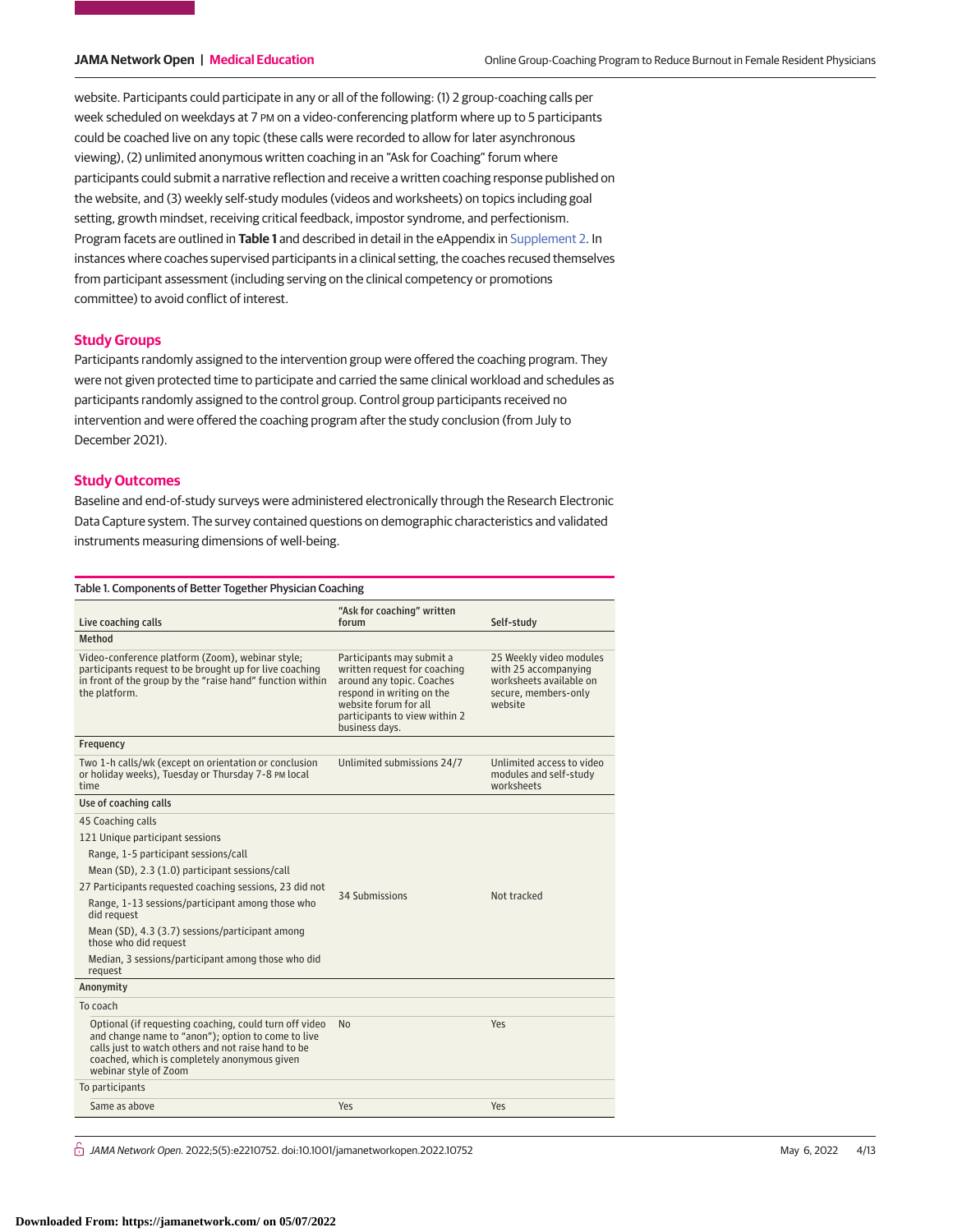#### **Primary Outcome: Burnout**

Burnout was measured using the Maslach Burnout Inventory (MBI).<sup>26</sup> The MBI is defined by 3 subscales: (1) emotional exhaustion (EE; feeling emotionally exhausted because of work [9 items]), (2) depersonalization (DP; detached and impersonal treatment of patients [5 items]), and (3) professional accomplishment (PA; beliefs around competence and success at work [8 items]). Each item is a 7-point question on a Likert-type scale. Higher scores on the EE and DP subscales and lower scores on the PA subscale indicate higher burnout. We used the most commonly applied thresholds for the presence of EE ( $\geq$ 27), DP ( $\geq$ 10), and low PA ( $\leq$ 33),<sup>26,27</sup> and we considered physicians with EE to have at least 1 manifestation of burnout.<sup>26-28</sup> Emotional exhaustion is a key construct in health care–related burnout; in multiple samples of physicians, a 1-point increase in the EE subscale score has been associated with a 7% increase in suicidal ideation and a 5% to 6% increase in major medical errors.<sup>29,30</sup>

### **Secondary Outcomes: Impostor Phenomenon, Self-compassion, and Moral Injury**

Secondary outcomes included the Young Impostor Syndrome Scale score,<sup>31</sup> which is an 8-item measurement of impostor syndrome with yes or no scoring, where a score of 5 or more indicates the presence of impostor syndrome and a score of less than 5 indicates no impostor syndrome. Neff's Self-Compassion Scale-Short Form<sup>32</sup> is a 12-item measurement of self-compassion, where higher scores indicate greater self-compassion (scores of 1.0-2.49 are considered to be low, scores of 2.5-3.5 are moderate, and scores of 3.51-5.0 are high). The Moral Injury Symptom Scale–Healthcare Professionals<sup>33</sup> is a 10-item Likert scale measurement of moral injury, where the higher scores indicate greater moral injury.

#### **Power Calculation**

A sample size of 100 was chosen based on the capacity to provide the intervention to 50 resident physicians. Assuming a conservative assumption of zero correlation between 2 measurements for the same individual, with 80% power (α = .05, 2-sided), a mean (SD) standardized effect size of 0.8 (1.0) was detectable. With the use of SDs for the MBI components from other literature,<sup>34</sup> this corresponds to detecting a difference in mean (SD) values between the groups of 7.9 (9.8) in EE, 4.8 (6.0) in DP, and 5.1 (6.4) in PA.

# **Statistical Analysis**

Statistical analysis was conducted using an intention-to-treat analysis. Descriptive statistics were computed for the respondent characteristics overall and by group, with baseline comparisons made using the Wilcoxon rank sum test for continuous covariates and the Fisher exact test or the  $\chi^2$  test for categorical covariates. We similarly compared the characteristics of postsurvey responders with those of nonresponders. To evaluate the intervention effect, we used a linear mixed model to use all available data without excluding the female resident physicians who did not complete follow-up surveys. In this model, we included the main effects of period (baseline vs after intervention), treatment (intervention vs control), and the interaction between period and treatment. The interaction effect represents the difference in the change from baseline to after intervention between the groups.

Owing to the differential follow-up response rates in the treatment groups (88.2% control [45 of 51]; 68.0% intervention [34 of 50]), we performed sensitivity analyses to assess the potential effect of missing follow-up survey data on outcomes. We used multiple imputation to impute the missing scores and a 2-sample t test to analyze the difference in the changes in scores between the treatment groups. Multiple imputation by chained equations was performed using 10 imputed data sets, and the imputation model for each score included baseline characteristics, treatment assignment, and baseline score.<sup>35,36</sup> We also performed a sensitivity analysis in which the baseline score was carried forward for those with missing follow-up scores. All P values were from 2-sided

 $\stackrel{\frown}{\Pi}$  JAMA Network Open. 2022;5(5):e2210752. doi:10.1001/jamanetworkopen.2022.10752 (Reprinted) May 6, 2022 5/13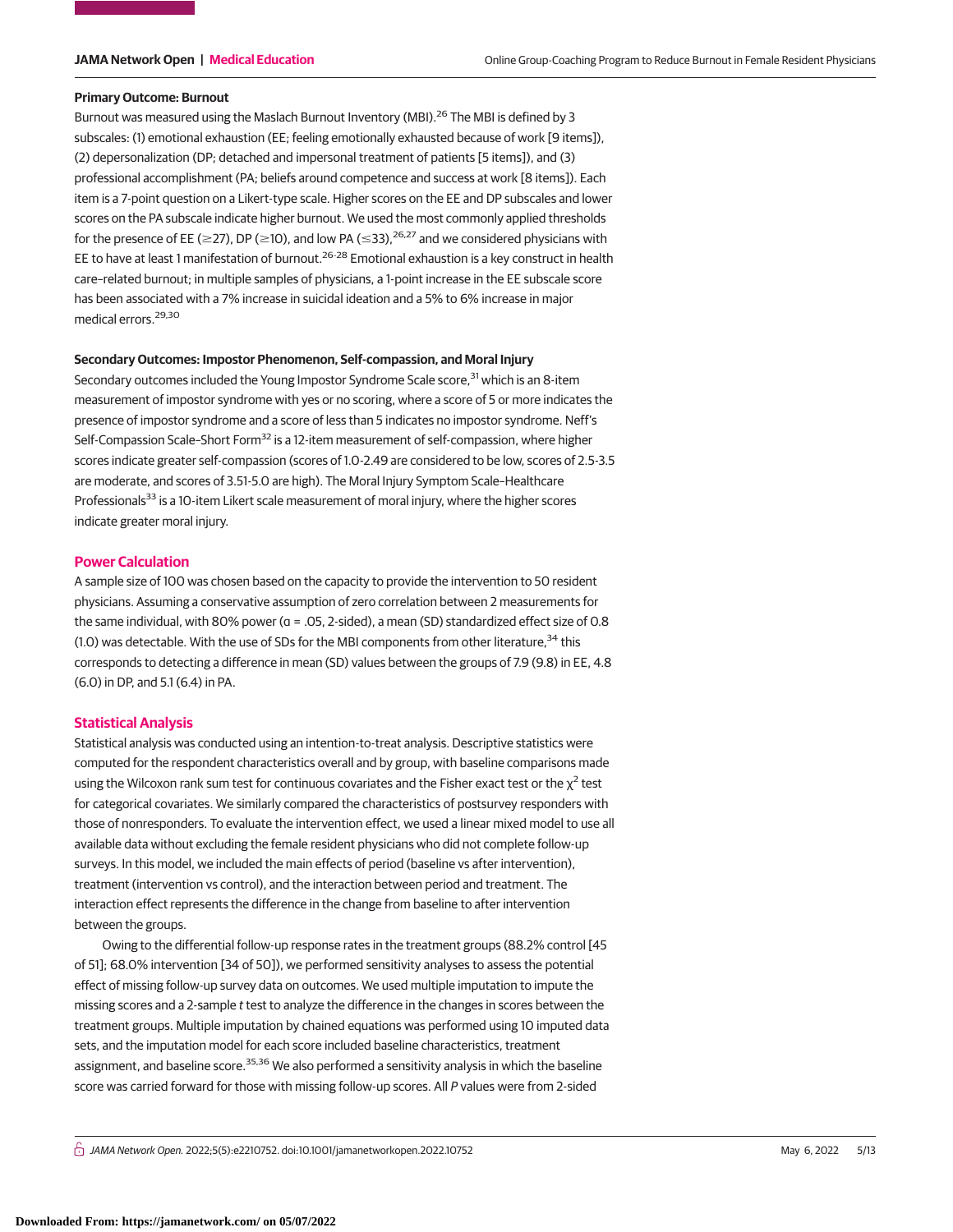hypothesis tests, and statistical significance was assessed at  $P \le .05$ . All analyses were performed using R, version 4.0.4 (R Group for Statistical Computing).

# **Results**

# **Participants**

Within 2 weeks of recruitment, 101 female resident physicians from 12 graduate medical education programs at the University of Colorado enrolled in Better Together. All participants completed the baseline survey, and 50 were randomly assigned to the intervention group. By self-report, the mean (SD) age of the participants was 29.4 (2.3) years, all participants identified as cisgender female, most (96 [95.0%]) were heterosexual, and 81 (80.2%) were White. There were 19 resident physicians (18.8%) from surgical specialties, and multiple training levels were represented (**Table 2**).31-33 There

| Table 2. Participant Characteristics and Scores at Baseline                 |                               |                             |                                  |                      |  |  |  |  |
|-----------------------------------------------------------------------------|-------------------------------|-----------------------------|----------------------------------|----------------------|--|--|--|--|
| Characteristic                                                              | <b>Overall</b><br>$(N = 101)$ | Control group<br>$(n = 51)$ | Intervention group<br>$(n = 50)$ | P value <sup>a</sup> |  |  |  |  |
| Age, y                                                                      |                               |                             |                                  |                      |  |  |  |  |
| Mean (SD)                                                                   | 29.4(2.3)                     | 29.6(2.2)                   | 29.1(2.3)                        |                      |  |  |  |  |
| Median (range)                                                              | 29.0<br>$(25.0 - 35.0)$       | 29.0<br>$(26.0 - 35.0)$     | 29.0 (25.0-35.0)                 | .20                  |  |  |  |  |
| Postgraduate year, No. (%)                                                  |                               |                             |                                  |                      |  |  |  |  |
| $1\,$                                                                       | 33(32.7)                      | 16 (31.4)                   | 17 (34.0)                        | .96                  |  |  |  |  |
| $\overline{2}$                                                              | 43 (42.6)                     | 22(43.1)                    | 21(42.0)                         |                      |  |  |  |  |
| $\geq$ 3                                                                    | 25(24.8)                      | 13(25.5)                    | 12(24.0)                         |                      |  |  |  |  |
| Gender identity                                                             |                               |                             |                                  |                      |  |  |  |  |
| Cisgender woman                                                             | 101 (100)                     | 51 (100)                    | 50 (100)                         |                      |  |  |  |  |
| Transgender woman, cisgender man,<br>transgender man, nonbinary, or other   | $\overline{0}$                | $\overline{0}$              | $\overline{0}$                   | > 99                 |  |  |  |  |
| Racial and ethnic identity, No. (%)                                         |                               |                             |                                  |                      |  |  |  |  |
| Asian                                                                       | 11(10.9)                      | 5(9.8)                      | 6(12.0)                          |                      |  |  |  |  |
| <b>Black</b>                                                                | 2(2.0)                        | 2(3.9)                      | $\overline{0}$                   | .36                  |  |  |  |  |
| White                                                                       | 81 (80.2)                     | 39 (76.5)                   | 42 (84.0)                        |                      |  |  |  |  |
| Otherb                                                                      | 7(6.9)                        | 5(9.8)                      | 2(4.0)                           |                      |  |  |  |  |
| Sexual orientation, No. (%)                                                 |                               |                             |                                  |                      |  |  |  |  |
| <b>Bisexual</b>                                                             | 3(3.0)                        | 2(3.9)                      | 1(2.0)                           |                      |  |  |  |  |
| Gay or lesbian                                                              | 2(2.0)                        | $\overline{0}$              | 2(4.0)                           |                      |  |  |  |  |
| Heterosexual                                                                | 96 (95.0)                     | 49 (96.1)                   | 47 (94.0)                        |                      |  |  |  |  |
| Homosexual                                                                  | 2(2.0)                        | $\overline{0}$              | 2(4.0)                           | .52                  |  |  |  |  |
| Other queer                                                                 | $\overline{0}$                | $\overline{0}$              | $\overline{0}$                   |                      |  |  |  |  |
| Prefer not to say                                                           | $\Omega$                      | $\overline{0}$              | $\overline{0}$                   |                      |  |  |  |  |
| Residency specialty, No. (%)                                                |                               |                             |                                  |                      |  |  |  |  |
| Nonsurgical                                                                 | 82 (81.2)                     | 41 (80.4)                   | 41 (82.0)                        |                      |  |  |  |  |
| Surgical                                                                    | 19 (18.8)                     | 10(19.6)                    | 9(18.0)                          | .84                  |  |  |  |  |
| Primary outcome: burnout                                                    |                               |                             |                                  |                      |  |  |  |  |
| EE subscale score,<br>mean $(SD)$ (range, $0-54$ )                          | 27.1(8.55)                    | 28.2 (8.93)                 | 26.0(8.10)                       | .16                  |  |  |  |  |
| DP subscale score,<br>mean (SD) (range, 0-30)                               | 11.0(5.52)                    | 11.1(5.61)                  | 10.9 (5.48)                      | .98                  |  |  |  |  |
| PA subscale score,<br>mean $(SD)$ (range, 0-48)                             | 34.7 (6.41)                   | 33.7 (6.92)                 | 35.8 (5.73)                      | .25                  |  |  |  |  |
| Secondary outcomes: self-compassion,<br>impostor syndrome, moral injury     |                               |                             |                                  |                      |  |  |  |  |
| Self-compassion score,<br>mean (SD) (range, $12-60$ ) <sup>c</sup>          | 33.6 (7.17)                   | 33.0 (8.01)                 | 34.3 (6.21)                      | .23                  |  |  |  |  |
| Young Impostor Syndrome Scale score,<br>mean (SD) (range, 0-8) <sup>d</sup> | 5.40(2.13)                    | 5.39(2.17)                  | 5.40(2.11)                       | .98                  |  |  |  |  |
| Moral Injury Symptom Scale score,<br>mean (SD) (range, 10-100) <sup>e</sup> | 42.2(11.1)                    | 43.7 (11.7)                 | 40.7 (10.2)                      | .26                  |  |  |  |  |

Abbreviations: DP, depersonalization; EE, emotional exhaustion; PA, personal accomplishment.

<sup>b</sup> American Indian and Alaska Native, Native Hawaiian and Other Pacific Islander, other, including 2 or more races and ethnicities, and prefer not to say.

<sup>c</sup> Neff's Self-Compassion Scale–Short Form32 measured self-compassion. In this scale, higher scores indicate greater self-compassion.

- <sup>d</sup> The Young Impostor Syndrome Scale<sup>31</sup> was used to assess the presence of impostor syndrome, where higher values are a greater indication of impostor syndrome. Respondents mark yes or no to 8 questions about how they feel at work. The scale is considered as a dichotomous outcome where responding yes to at least 5 of 8 questions indicates the presence of impostor syndrome.
- e The Moral Injury Symptom Scale<sup>33</sup> is a 10-point scale ranging from strongly disagree to strongly agree. After recoding the positively worded items, a total score is computed, with higher values indicating greater moral injury.

 $\bigcap$  JAMA Network Open. 2022;5(5):e2210752. doi:10.1001/jamanetworkopen.2022.10752 (Reprinted) May 6, 2022 6/13

<sup>a</sup> Wilcoxon rank sum test, Fisher exact test, and Pearson  $\chi^2$  test.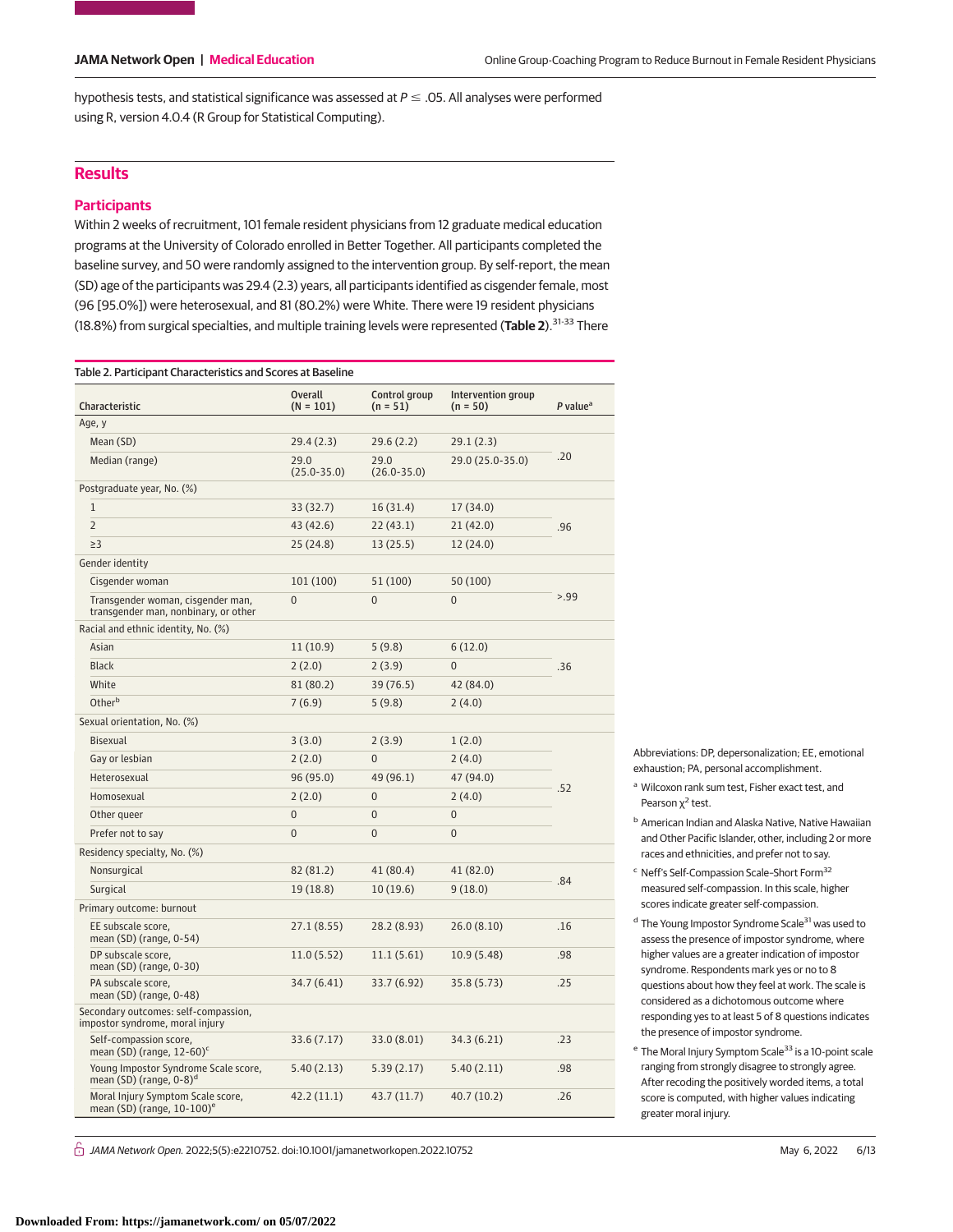were no significant differences in baseline characteristics or scale scores between the intervention and control groups. Of the 101 initial participants, 79 responded to the follow-up survey (78.2% response rate). Of those who did not complete the follow-up survey, a higher proportion were participants in the intervention group (72.7% [16 of 22];  $P = .01$ ). Otherwise, no significant differences were noted in the baseline characteristics or scale scores between those who did and those who did not complete the follow-up survey (eTables 1 and 2 in [Supplement 2\)](https://jama.jamanetwork.com/article.aspx?doi=10.1001/jamanetworkopen.2022.10752&utm_campaign=articlePDF%26utm_medium=articlePDFlink%26utm_source=articlePDF%26utm_content=jamanetworkopen.2022.10752).

### **Engagement**

Forty-five 1-hour group-coaching calls occurred during the study. Of 52 potential calls, 5 were not completed owing to holidays, scheduling needs, or recording errors, and 2 were designated "orientation" and "farewell," respectively, and did not contain coaching content. Over the 45 calls, 27 participants requested and received coaching in 121 unique sessions, each lasting between 10 and 30 minutes. Among the 27 participants who received live coaching, the number of coaching sessions per participant ranged from 1 to 13 (mean [SD], 4.3 [3.7]; median, 3). The mean (SD) number of individuals coached per call was 2.3 (1.0). We received 21 submissions for anonymous written coaching on the Ask for Coaching forum.

### **Primary Outcome: Burnout**

There was a significant difference in the change in mean score of the EE subscale of the MBI from baseline to after the intervention between the intervention group and the control group. Participants in the intervention group experienced a reduced mean (SE) EE score, while the control group experienced an increased mean (SE) EE score (−3.26 [1.25] vs 1.07 [1.12]; P = .01) (**Figure 2**; **Table 3**). Both groups experienced an improvement in mean (SE) DP and PA scores, which was slightly greater in the intervention group; however, this improvement was not statistically significant (mean [SE] scores in intervention group vs control group: DP, -1.06 [0.64] vs -0.03 [0.58]; P = .23; and PA, 1.16  $[0.83]$  vs 0.25  $[0.75]$ ;  $P = .41$ ).

# **Secondary Outcomes: Impostor Syndrome, Self-compassion, and Moral Injury**

Participants in the intervention group had significantly reduced impostor syndrome symptom scores from baseline, while participants in the control group had increased scores (mean [SE] scores, −1.16 [0.31] vs 0.11 [0.27]; P = .003) (Table 3). The intervention group also had improved self-compassion scores compared with the control group (mean [SE] scores, 5.55 [0.89] vs −1.32 [0.80]; P < .001). Participants in the intervention group had a greater reduction in moral injury scores compared with participants in the control group, although this difference was not statistically significant (mean [SE] scores, −5.39 [1.62] vs −1.83 [1.47]; P = .10). Similar results were obtained using multiple imputation and when baseline scores were carried forward for missing follow-up scores (eTable 3A and 3B in [Supplement 2\)](https://jama.jamanetwork.com/article.aspx?doi=10.1001/jamanetworkopen.2022.10752&utm_campaign=articlePDF%26utm_medium=articlePDFlink%26utm_source=articlePDF%26utm_content=jamanetworkopen.2022.10752).

# **Discussion**

In this pilot randomized clinical trial, participants who received coaching had a statistically significant reduction in EE and impostor syndrome scores and showed improvement in self-compassion scores. The magnitude of the reduction in EE scores was substantial and was higher than in previously described wellness interventions.<sup>21,22,24,37,38</sup> We did not find significant differences in the PA or DP MBI scale scores between the 2 treatment groups, and the differences in moral injury scores did not reach statistical significance. We encountered unanticipated demand for this intervention and demonstrated that coaching in a group setting can address resident physician burnout.

Our findings are consistent with prior coaching studies that showed a positive effect in some but not all aspects of physician well-being<sup>17,21-24,37,38</sup> and that support the theory that more than 1 intervention may be necessary to target multiple facets of well-being. A randomized clinical trial of 6 telephone coaching sessions for primary care physicians decreased burnout and increased job

 $\bigcap$  JAMA Network Open. 2022;5(5):e2210752. doi:10.1001/jamanetworkopen.2022.10752 (Reprinted) May 6, 2022 7/13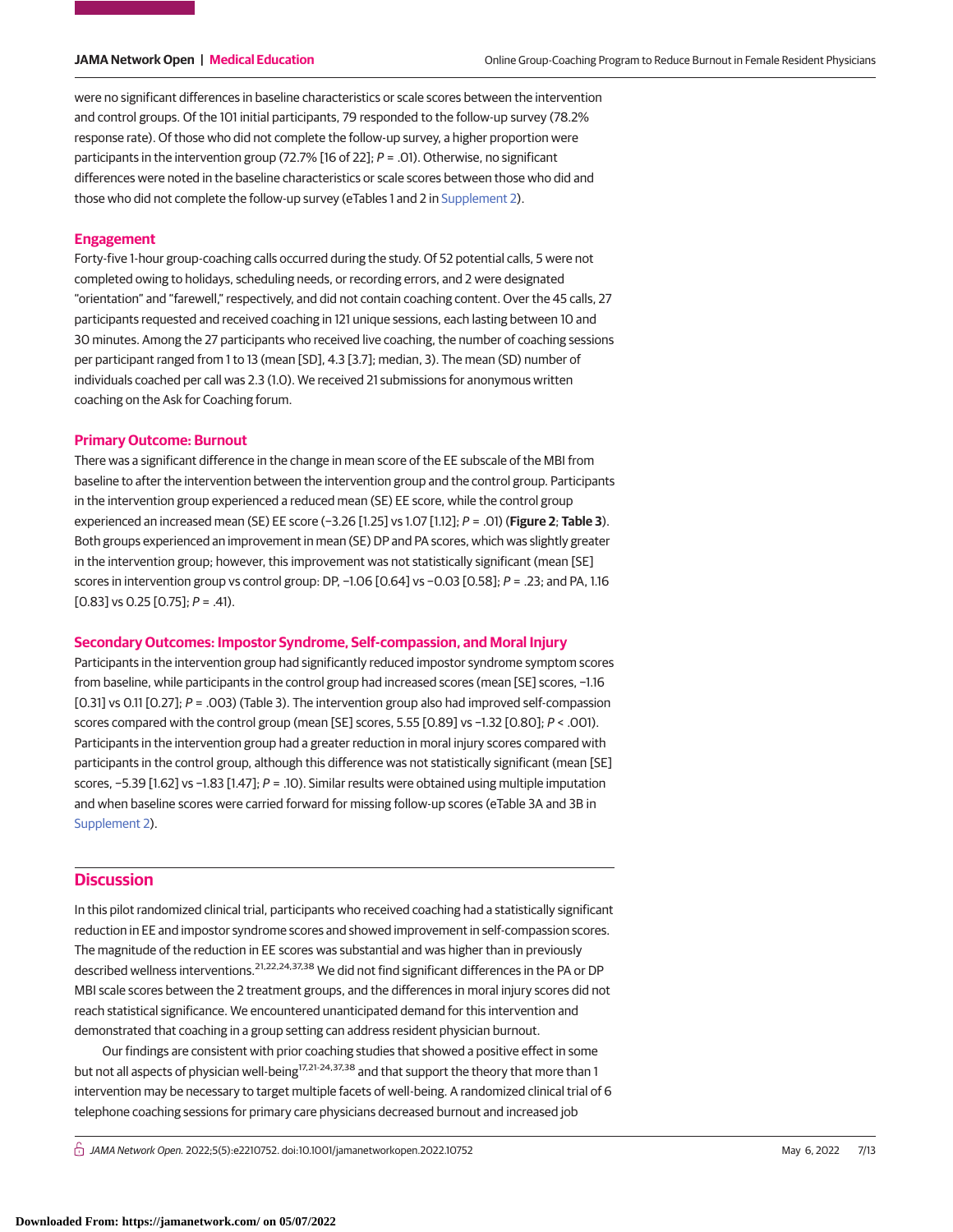satisfaction but did not reduce stress or turnover intention or increase job efficacy.<sup>38</sup> In a study of medical residents in the Netherlands, 6 face-to-face coaching sessions over 10 months resulted in improved personal resources and reduced burnout symptoms, yet no changes were observed in work engagement or psychological flexibility.<sup>24</sup> Although previous studies show that group coaching supports physicians' professional identity formation and healthy work-life integration, 39,40 these studies did not find an association between group coaching and personal well-being factors, including burnout. The group coaching in these studies had prescriptive content with preselected topics (eg, conflict management)<sup>40</sup> and a different delivery format (ie, 3 full-day sessions and 5 two-hour sessions over 4 months).<sup>39,40</sup> In contrast, Better Together's longitudinal, multimodal coaching format allowed participants to have a self-paced, flexible, and customizable experience.

The Better Together coaching program represents both an institutionally sponsored and individually harnessed tool that encourages systemic commitment and individual responsibility for well-being. Better Together was designed for diverse needs and full schedules; participants could choose which modalities to use based on individual learning styles (written, verbal, or visual), goals, and competing demands. We used group coaching to cultivate a psychologically safe atmosphere in which vulnerability was normalized and traditional hierarchy was discouraged.<sup>40,41</sup> Group coaching also supported delivery feasibility by maximizing the number of residents who received coaching per session. Although this coaching program was designed before the emergence of the COVID-19

Figure 2. Outcome Results and Estimated Changes in Scores From Baseline to After Intervention



A, Emotional exhaustion scores (range, 0-54; lower scores indicate less emotional exhaustion). B, Depersonalization scores (range, 0-30; lower scores indicate less depersonalization). C, Personal accomplishment scores (range, 0-48; higher scores indicate more personal accomplishment). D, Self-compassion scale scores (range, 12-60; higher scores indicate more self-compassion). E, Young Impostor Syndrome Scale scores (range, 0-8; lower scores indicate less impostor syndrome). F, Moral injury scores (range, 10-100; lower scores indicate less moral injury).

 $\bigcap$  JAMA Network Open. 2022;5(5):e2210752. doi:10.1001/jamanetworkopen.2022.10752 (Reprinted) May 6, 2022 8/13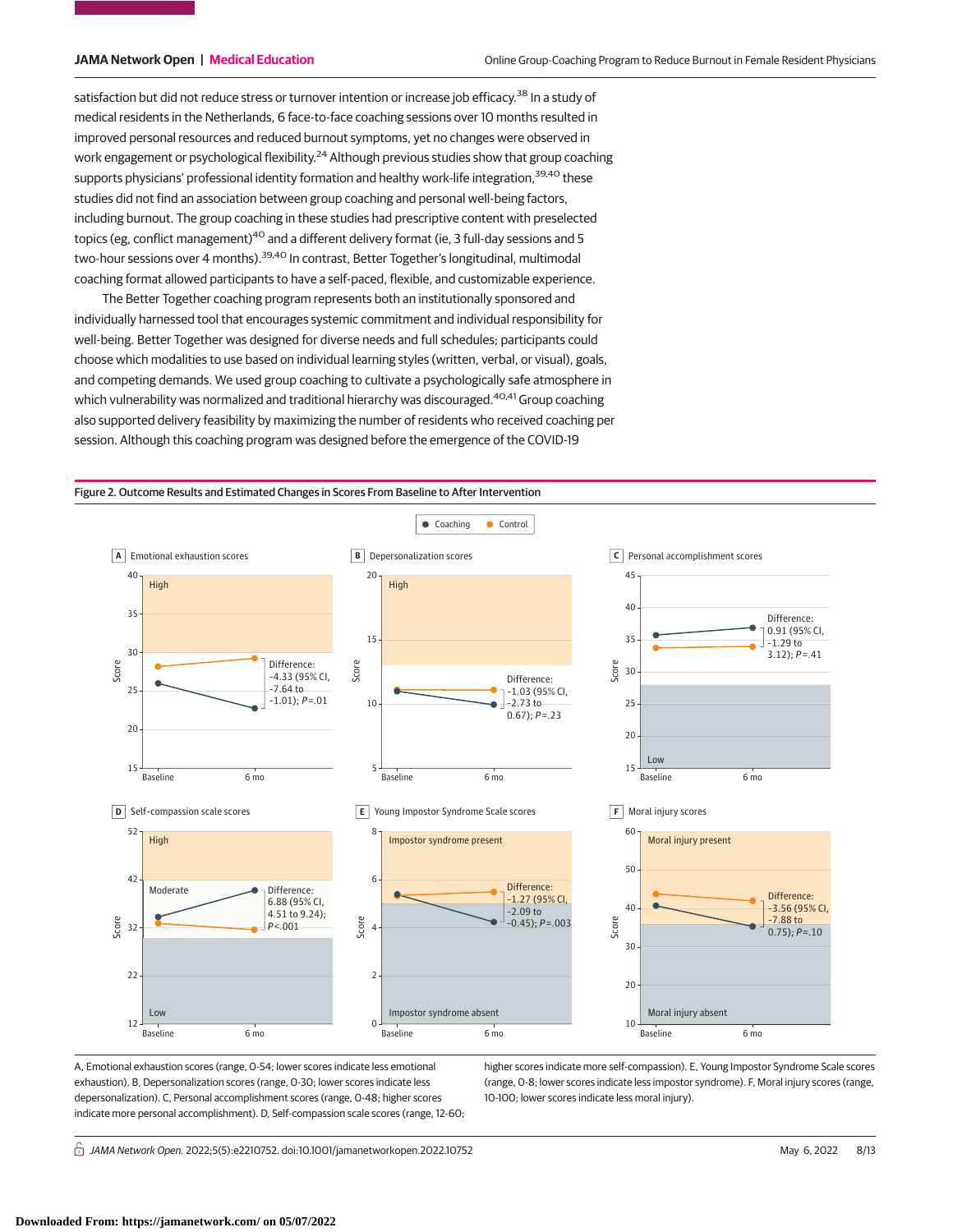pandemic, no changes to the format or content were required to accommodate the need for virtual participation. This unanticipated strength provided opportunities for connection and support during the pandemic. The Better Together coaching program is unique in the following domains that likely contribute to its success.

### **Use of Certified Physician Coaches**

The coaches were physicians who understand the challenges of medical training. Many life coaching interventions for physicians do not use certified physician coaches but instead hire external, nonphysician consultants or rely on noncertified volunteer faculty with varying degrees of training in coaching techniques.17,21,22

### **Asynchronous, Multimodal Content Delivery**

Our asynchronous, online model allowed content to be accessed on demand. The repository of recorded calls meant that participants could still benefit even if they were unable to attend live. Residents knew that participation was voluntary and committed to maintaining confidentiality of their peers. Anonymous written coaching allowed participants to be coached in a time and place that worked for them.

# **Group Coaching Model**

The group format allowed each coach to host one 1-hour call per week and to reach many participants. This wide reach would not have been feasible with a 1:1 model, and participants would not have the benefit of observing peers receiving coaching or the normalization of a culture of authenticity and vulnerability.

|                                                                      | Intervention group |                                  | Control group     |                                  | Absolute difference in                              |         |  |  |
|----------------------------------------------------------------------|--------------------|----------------------------------|-------------------|----------------------------------|-----------------------------------------------------|---------|--|--|
| <b>Outcome</b>                                                       | Participants, No.  | Estimated change,<br>points (SE) | Participants, No. | Estimated change,<br>points (SE) | change, intervention vs<br>control, points (95% CI) | P value |  |  |
| Primary outcome: burnout                                             |                    |                                  |                   |                                  |                                                     |         |  |  |
| EE score                                                             |                    |                                  |                   |                                  |                                                     |         |  |  |
| <b>Baseline</b>                                                      | 50                 | $-3.26(1.25)$                    | 50                | 1.07(1.12)                       | $-4.33$ ( $-7.64$ to $-1.01$ )                      | .01     |  |  |
| After intervention                                                   | 34                 |                                  | 44                |                                  |                                                     |         |  |  |
| DP score                                                             |                    |                                  |                   |                                  |                                                     |         |  |  |
| <b>Baseline</b>                                                      | 50                 | $-1.06(0.64)$                    | 51                | $-0.03(0.58)$                    | $-1.03$ ( $-2.73$ to 0.67)                          | .23     |  |  |
| After intervention                                                   | 34                 |                                  | 43                |                                  |                                                     |         |  |  |
| PA score                                                             |                    |                                  |                   |                                  |                                                     |         |  |  |
| <b>Baseline</b>                                                      | 50                 | 1.16(0.83)                       | 51                | 0.25(0.75)                       | $0.91 (-1.29 to 3.12)$                              | .41     |  |  |
| After intervention                                                   | 34                 |                                  | 43                |                                  |                                                     |         |  |  |
| Secondary outcomes: self-compassion, impostor syndrome, moral injury |                    |                                  |                   |                                  |                                                     |         |  |  |
| Self-compassion score                                                |                    |                                  |                   |                                  |                                                     |         |  |  |
| <b>Baseline</b>                                                      | 49                 | 5.55(0.89)                       | 50                | $-1.32(0.80)$                    | 6.88 (4.51 to 9.24)                                 | < .001  |  |  |
| After intervention                                                   | 34                 |                                  | 43                |                                  |                                                     |         |  |  |
| Young Impostor Syndrome Scale score                                  |                    |                                  |                   |                                  |                                                     |         |  |  |
| <b>Baseline</b>                                                      | 50                 | $-1.16(0.31)$                    | 51                | 0.11(0.27)                       | $-1.27$ ( $-2.09$ to $-0.45$ )                      | .003    |  |  |
| After intervention                                                   | 32                 |                                  | 44                |                                  |                                                     |         |  |  |
| Moral Injury Symptom Scale score                                     |                    |                                  |                   |                                  |                                                     |         |  |  |
| <b>Baseline</b>                                                      | 50                 | $-5.39(1.62)$                    | 50                | $-1.83(1.47)$                    | $-3.56$ ( $-7.88$ to 0.75)                          | .10     |  |  |
| After intervention                                                   | 34                 |                                  | 43                |                                  |                                                     |         |  |  |

#### Table 3. Estimated Changes in Scale Scores From Baseline to After Intervention From Mixed-Effects Model

 $\bigcap$  JAMA Network Open. 2022;5(5):e2210752. doi:10.1001/jamanetworkopen.2022.10752 (Reprinted) May 6, 2022 9/13

Abbreviations: DP, depersonalization; EE, emotional exhaustion; PA, professional accomplishment.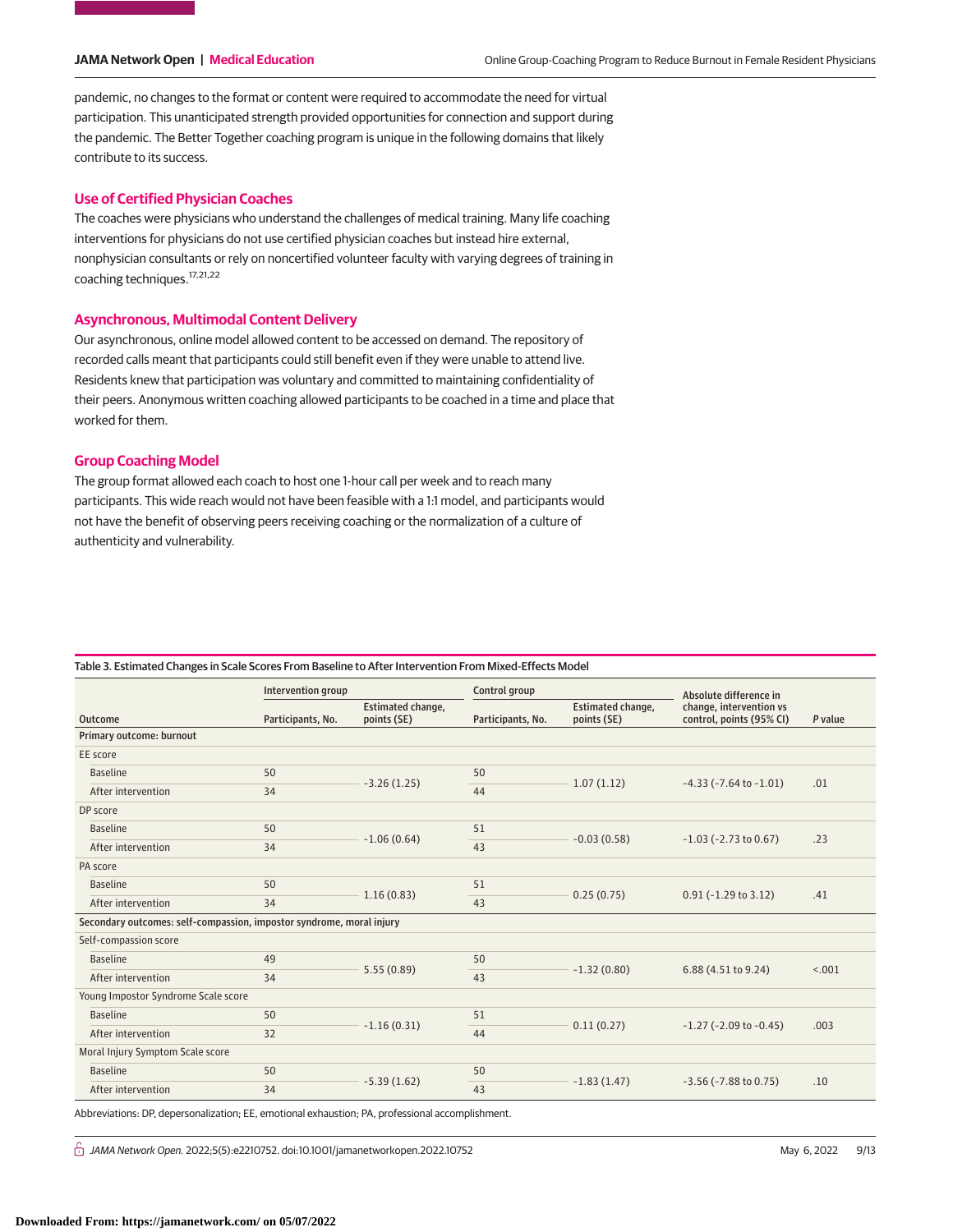#### **Future Work**

Given the need to address burnout and the promising findings of this pilot trial, our goal is to evaluate Better Together at multiple graduate medical education sites nationally. We aim to understand which components of the intervention were most useful; examine the reproducibility of these results with a more diverse group of coaches among a larger and more diverse population of resident physicians; determine the optimal frequency, themes, and duration of coaching; and analyze the durability of the intervention.

#### **Limitations**

This study has some limitations. Given that this pilot randomized clinical trial was at a single institution, our sample size was based on estimated feasibility and thus underpowered to detect a meaningful effect for all outcomes. The voluntary nature of participation may reflect a selection bias toward participants having more distress than nonparticipants; however, it is also possible that others experiencing more burnout were too overwhelmed to volunteer. It is possible that observed outcome improvements accrued, in part, from expectations rather than the intervention itself. We were not funded to deliver an alternative noncoaching intervention to participants in the control group, but such an intervention is a potential way to mitigate this bias in future studies.

Although our sample of participants was demographically representative of female physician residents at the University of Colorado, participation was limited to women, and only 14 participants self-identified as underrepresented in medicine (URM; including race and ethnicity and sexual orientation). Inclusion of women was intentional because they are more affected by burnout. The number of URM participants is small and may limit the applicability of these results to other populations, where even higher rates of burnout are observed. A potential area for bias in recruitment could be in the deficiency of diversity and URM representation among the program leaders, who are both White. Additional trials are needed to explore the efficacy of this model across demographic identities, including racial, ethnic, sexual, and gender minority groups, and across a spectrum of career stages.

It was not feasible to blind the coaches, so they knew the identities of the participants and the participants knew which group they were in. The coaches were University of Colorado faculty members with teaching roles, which provided relatability and credibility but also introduced potential social desirability and selection biases because some participants may have opted to enroll owing to prior experience with the coaches. Both coaches are internal medicine physicians, and their identity was included in the recruitment emails. It is possible that this disclosure affected recruitment of participants from specialties outside of internal medicine and participation in the program. We did not want participants to perceive their participation as "graded" or measured, and therefore we did not measure data on website or material use or coaching call attendance, which may have prevented us from identifying desirability or selection bias.

A significantly higher proportion of residents in the intervention group did not complete the postintervention survey compared with the residents in the control group. This finding could have been due to email fatigue (participants in the intervention group received 2 emails weekly regarding the program), or perhaps the participants in the control group were more motivated to fill out the postintervention survey in anticipation of receiving the intervention. We attempted to assess the effect of missing follow-up survey data on study outcomes with the sensitivity analyses (eTable 3A and 3B in [Supplement 2\)](https://jama.jamanetwork.com/article.aspx?doi=10.1001/jamanetworkopen.2022.10752&utm_campaign=articlePDF%26utm_medium=articlePDFlink%26utm_source=articlePDF%26utm_content=jamanetworkopen.2022.10752).

Finally, both coaches obtained certification with personal time and funds (\$18 000 for a 6-month certification course through the Life Coach School) and were supported with 10% full-time equivalents as conditions of their grant funding for the development of this program. Together, they spent a total of 45 hours in live coaching and 20 hours responding to written coaching over the course of the 6-month intervention. This program could be challenging to scale broadly for those wishing to create a similar program.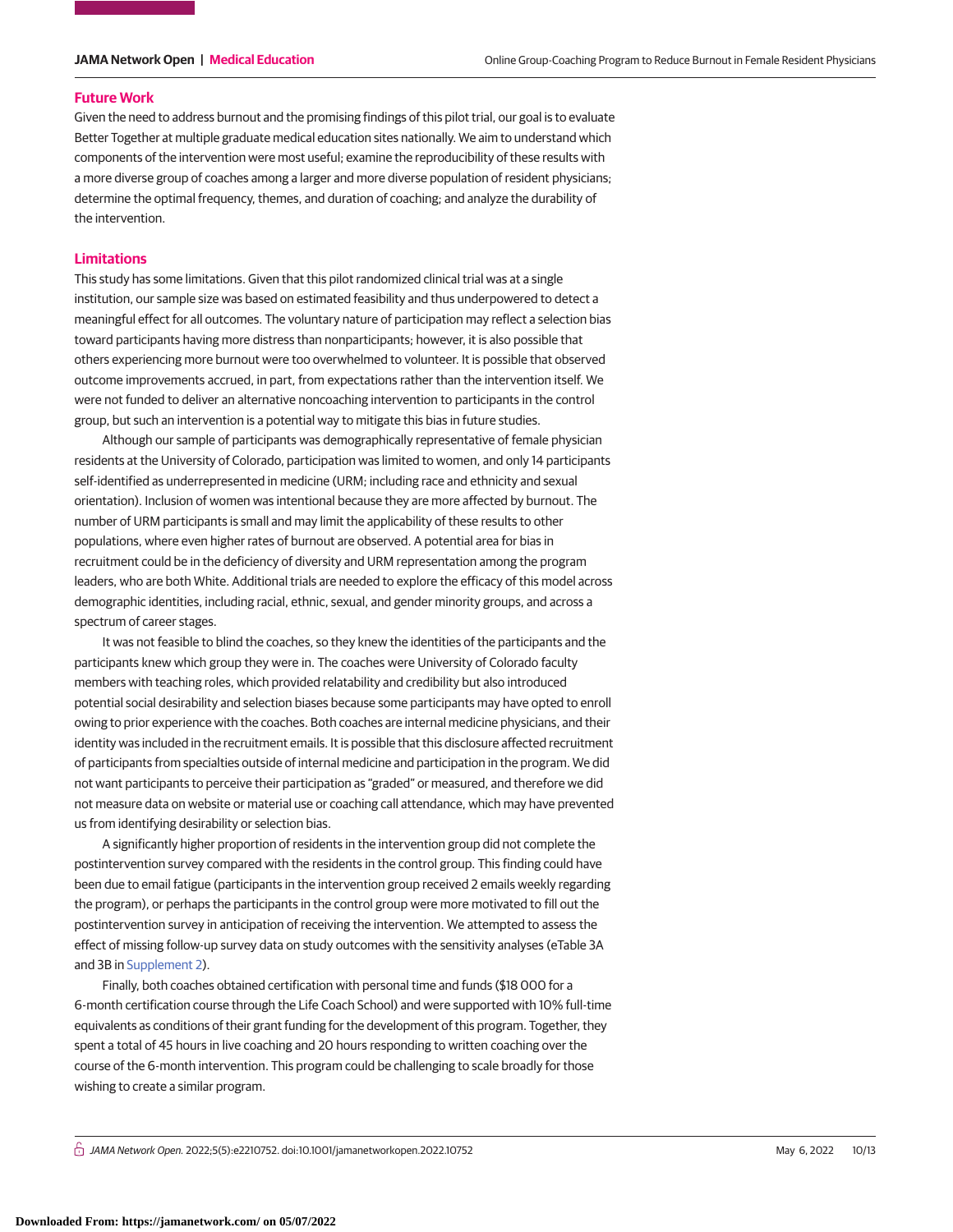#### **Conclusions**

Life coaching for female resident physicians significantly improved EE, self-compassion, and impostor syndrome scores. The Better Together coaching program demonstrated the feasibility of using certified physician coaches to deliver group-based coaching through a multimodal delivery format. This model holds great promise for physician well-being; however, widespread adoption and long-term sustainability will depend on the institutional investment in coaching.

#### **ARTICLE INFORMATION**

**Accepted for Publication:** March 19, 2022.

**Published:** May 6, 2022. doi[:10.1001/jamanetworkopen.2022.10752](https://jama.jamanetwork.com/article.aspx?doi=10.1001/jamanetworkopen.2022.10752&utm_campaign=articlePDF%26utm_medium=articlePDFlink%26utm_source=articlePDF%26utm_content=jamanetworkopen.2022.10752)

**Open Access:** This is an open access article distributed under the terms of the [CC-BY License.](https://jamanetwork.com/pages/cc-by-license-permissions/?utm_campaign=articlePDF%26utm_medium=articlePDFlink%26utm_source=articlePDF%26utm_content=jamanetworkopen.2022.10752) © 2022 Fainstad T et al.JAMA Network Open.

**Corresponding Authors:** Tyra Fainstad, MD, Lowry Internal Medicine, 8101 E Lowry Blvd, Ste 120, Denver, CO 80230 [\(tyra.fainstad@cuanschutz.edu\)](mailto:tyra.fainstad@cuanschutz.edu); Adrienne Mann, MD, Rocky Mountain Regional Veterans Affairs Medical Center, 1700 N Wheeling St, Aurora, CO 80045 [\(adrienne.mann@cuanshutz.edu\)](mailto:adrienne.mann@cuanshutz.edu).

**Author Affiliations:** Division of General Internal Medicine, Department of Medicine, University of Colorado Anschutz Medical Campus, Aurora (Fainstad); Lowry Internal Medicine, Denver, Colorado (Fainstad); Division of Hospital Medicine, Department of Medicine, University of Colorado Anschutz Medical Campus, Aurora (Mann, Jones); Rocky Mountain Regional Veterans Affairs Medical Center, Aurora, Colorado (Mann); Department of Biostatistics and Informatics, Colorado School of Public Health, Aurora (Suresh, Jones); Adult and Child Consortium for Health Outcomes Research and Delivery Science, University of Colorado, School of Medicine, Aurora (Suresh, Dieujuste); Graduate School of Social Work, University of Denver, Denver, Colorado (Shah); Division of Urology, Department of Surgery, Denver Health, Denver, Colorado (Thurmon); Veterans' Health Administration, Eastern Colorado Health Care System, Denver-Seattle Center of Innovation for Veteran-Centered and Value Driven Care, Aurora (Jones).

**Author Contributions:** Dr Fainstad had full access to all of the data in the study and takes responsibility for the integrity of the data and the accuracy of the data analysis. Drs Fainstad and Mann are co–first authors.

Concept and design: Fainstad, Mann, Dieujuste, Thurmon, Jones.

Acquisition, analysis, or interpretation of data: Fainstad, Mann, Suresh, Shah, Jones.

Drafting of the manuscript: Fainstad, Mann, Shah, Dieujuste, Thurmon.

Critical revision of the manuscript for important intellectual content: Mann, Suresh, Shah, Dieujuste, Thurmon, Jones.

Statistical analysis: Suresh.

Obtained funding: Fainstad, Mann.

Administrative, technical, or material support: Fainstad, Mann, Shah, Dieujuste.

Supervision: Fainstad, Mann, Thurmon, Jones.

**Conflict of Interest Disclosures:** Drs Fainstad and Mann are professional life coaches and coach clients (including physicians) outside of their academic roles in independently owned and operated LLCs; in that capacity, they do not recruit or coach medical trainees. No other disclosures were reported.

**Funding/Support:** This study design and conduct was supported by the University of Colorado Department of Medicine Program for Academic Clinician Educators.

**Role of the Funder/Sponsor:** The funding source had no role in the design and conduct of the study; collection, management, analysis, and interpretation of the data; preparation, review, or approval of the manuscript; and decision to submit the manuscript for publication.

**Data Sharing Statement:** See [Supplement 3.](https://jama.jamanetwork.com/article.aspx?doi=10.1001/jamanetworkopen.2022.10752&utm_campaign=articlePDF%26utm_medium=articlePDFlink%26utm_source=articlePDF%26utm_content=jamanetworkopen.2022.10752)

**Additional Contributions:** The authors are indebted to and wish to acknowledge the University of Colorado resident physicians who participated in this study. The Dean of Graduate Medical Education and participating program leadership are also gratefully acknowledged for supporting the study. Finally, the authors appreciate the Society of General Internal Medicine's support of this project through support of Dr Fainstad as the Mary O'Flaherty Horn Award recipient and are thankful to the Horn committee's mentorship.

 $\bigcap$  JAMA Network Open. 2022;5(5):e2210752. doi:10.1001/jamanetworkopen.2022.10752 (Reprinted) May 6, 2022 11/13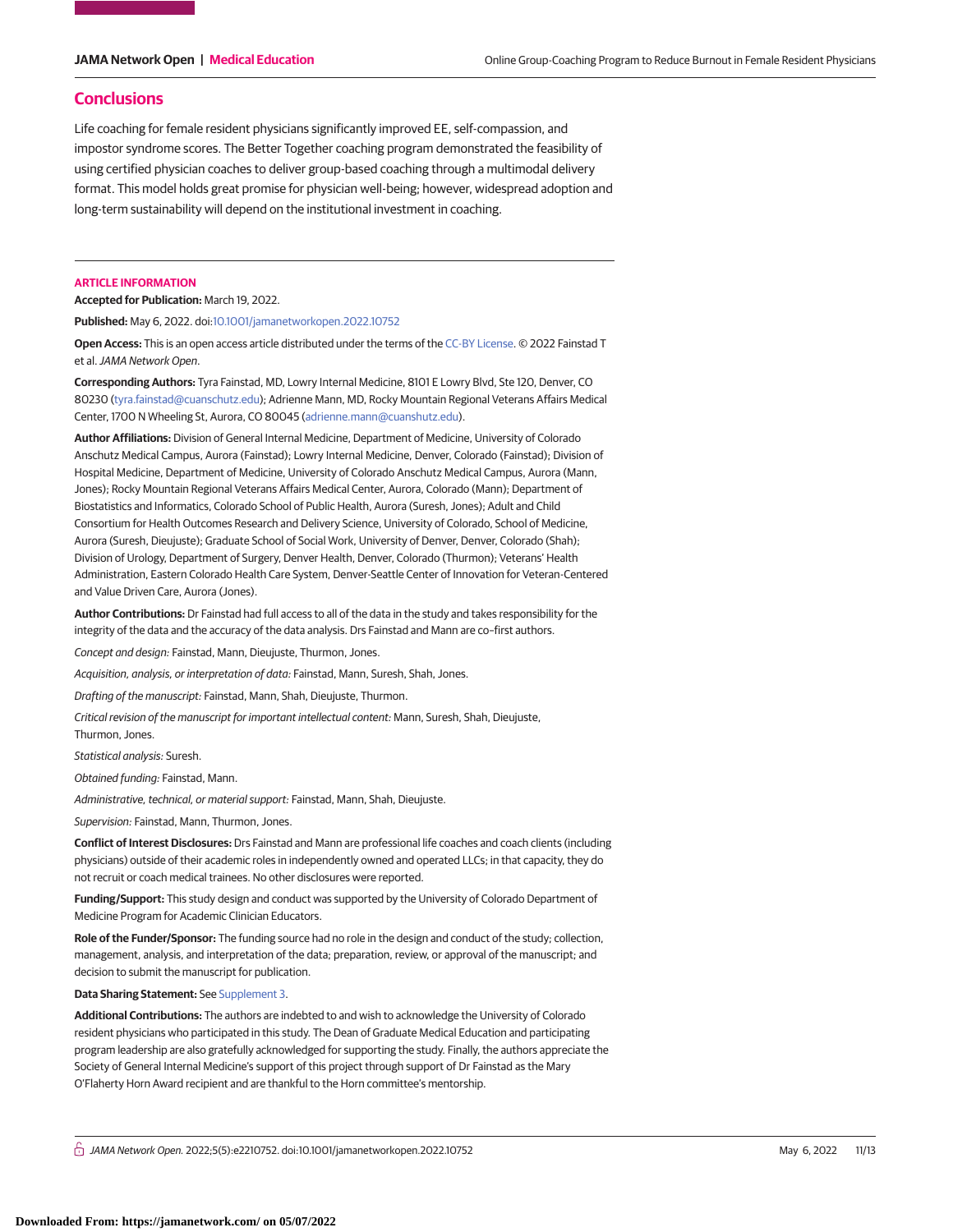#### **REFERENCES**

**1**. Pearl R. Uncaring: How the Culture of Medicine Kills Doctors and Patients. PublicAffairs; 2021.

**2**. Wallace JE, Lemaire JB, Ghali WA. Physician wellness: a missing quality indicator. Lancet. 2009;374(9702): 1714-1721. doi[:10.1016/S0140-6736\(09\)61424-0](https://dx.doi.org/10.1016/S0140-6736(09)61424-0)

**3**. Ishak WW, Lederer S, Mandili C, et al. Burnout during residency training: a literature review.J Grad Med Educ. 2009;1(2):236-242. doi[:10.4300/JGME-D-09-00054.1](https://dx.doi.org/10.4300/JGME-D-09-00054.1)

**4**. Jha AK, Iliff AR, Chaoui AA, Defossez S, Bombaugh MC, Miller YA. A Crisis in Health Care: A Call to Action on Physician Burnout. Massachusetts Medical Society, Massachusetts Health and Hospital Association, Harvard TH Chan School of Public Health, and Harvard Global Health Institute. 2019. Accessed August 29, 2021. [https://www.](https://www.massmed.org/Publications/Research%2c-Studies) [massmed.org/Publications/Research,-Studies,-and-Reports/Physician-Burnout-Report-2018/](https://www.massmed.org/Publications/Research%2c-Studies)

**5**. Dahlin ME, Runeson B. Burnout and psychiatric morbidity among medical students entering clinical training: a three year prospective questionnaire and interview-based study. BMC Med Educ. 2007;7:6. doi[:10.1186/1472-](https://dx.doi.org/10.1186/1472-6920-7-6) [6920-7-6](https://dx.doi.org/10.1186/1472-6920-7-6)

**6**. Rosen IM, Gimotty PA, Shea JA, Bellini LM. Evolution of sleep quantity, sleep deprivation, mood disturbances, empathy, and burnout among interns. Acad Med. 2006;81(1):82-85. doi[:10.1097/00001888-](https://dx.doi.org/10.1097/00001888-200601000-00020) [200601000-00020](https://dx.doi.org/10.1097/00001888-200601000-00020)

**7**. Abedini NC, Stack SW, Goodman JL, Steinberg KP. "It's not just time off": a framework for understanding factors promoting recovery from burnout among internal medicine residents. J Grad Med Educ. 2018;10(1):26-32. doi[:10.](https://dx.doi.org/10.4300/JGME-D-17-00440.1) [4300/JGME-D-17-00440.1](https://dx.doi.org/10.4300/JGME-D-17-00440.1)

**8**. Sharifi M, Asadi-Pooya AA, Mousavi-Roknabadi RS. Burnout among healthcare providers of COVID-19; a systematic review of epidemiology and recommendations. Arch Acad Emerg Med. 2020;9(1):e7. doi[:10.22037/](https://dx.doi.org/10.22037/aaem.v9i1.1004) [aaem.v9i1.1004](https://dx.doi.org/10.22037/aaem.v9i1.1004)

**9**. Prasad K, McLoughlin C, Stillman M, et al. Prevalence and correlates of stress and burnout among U.S. healthcare workers during the COVID-19 pandemic: a national cross-sectional survey study. EClinicalMedicine. 2021;35:100879. doi[:10.1016/j.eclinm.2021.100879](https://dx.doi.org/10.1016/j.eclinm.2021.100879)

**10**. Houkes I, Winants Y, Twellaar M, Verdonk P. Development of burnout over time and the causal order of the three dimensions of burnout among male and female GPs: a three-wave panel study. BMC Public Health. 2011; 11:240. doi[:10.1186/1471-2458-11-240](https://dx.doi.org/10.1186/1471-2458-11-240)

**11**. Lautenberger DM, Dandar VM. The State of Women in Academic Medicine 2018-2019: Exploring Pathways to Equity. Association of American Medical Colleges; 2020.

**12**. Spataro BM, Tilstra SA, Rubio DM, McNeil MA. The toxicity of self-blame: sex differences in burnout and coping in internal medicine trainees.J Womens Health (Larchmt). 2016;25(11):1147-1152. doi[:10.1089/jwh.2015.5604](https://dx.doi.org/10.1089/jwh.2015.5604)

**13**. Khalafallah AM, Lam S, Gami A, et al. A national survey on the impact of the COVID-19 pandemic upon burnout and career satisfaction among neurosurgery residents.J Clin Neurosci. 2020;80:137-142. doi[:10.1016/j.jocn.2020.](https://dx.doi.org/10.1016/j.jocn.2020.08.012) [08.012](https://dx.doi.org/10.1016/j.jocn.2020.08.012)

**14**. Zoorob D, Shah S, La Saevig D, Murphy C, Aouthmany S, Brickman K. Insight into resident burnout, mental wellness, and coping mechanisms early in the COVID-19 pandemic. PLoS One. 2021;16(4):e0250104. doi[:10.1371/](https://dx.doi.org/10.1371/journal.pone.0250104) [journal.pone.0250104](https://dx.doi.org/10.1371/journal.pone.0250104)

**15**. Meeks LM, Ramsey J, Lyons M, Spencer AL, Lee WW. Wellness and work: mixed messages in residency training. J Gen Intern Med. 2019;34(7):1352-1355. doi[:10.1007/s11606-019-04952-5](https://dx.doi.org/10.1007/s11606-019-04952-5)

**16**. Dyrbye L, Shanafelt T. A narrative review on burnout experienced by medical students and residents. Med Educ. 2016;50(1):132-149. doi[:10.1111/medu.12927](https://dx.doi.org/10.1111/medu.12927)

**17**. Gazelle G, Liebschutz JM, Riess H. Physician burnout: coaching a way out.J Gen Intern Med. 2015;30(4): 508-513. doi[:10.1007/s11606-014-3144-y](https://dx.doi.org/10.1007/s11606-014-3144-y)

**18**. Deiorio NM, Carney PA, Kahl LE, Bonura EM, Juve AM. Coaching: a new model for academic and career achievement. Med Educ Online. 2016;21:33480. doi[:10.3402/meo.v21.33480](https://dx.doi.org/10.3402/meo.v21.33480)

**19**. Rock D, Page LJ. Coaching With the Brain in Mind: Foundations for Practice. John Wiley & Sons; 2009.

**20**. Guck AJ, Buck K. Reducing clinician inefficiency and restoring meaning in practice: a professional coaching approach for family medicine residents. Int J Psychiatry Med. 2021;56(5):319-326. doi[:10.1177/](https://dx.doi.org/10.1177/00912174211034624) [00912174211034624](https://dx.doi.org/10.1177/00912174211034624)

**21**. Dyrbye LN, Shanafelt TD, Gill PR, Satele DV, West CP. Effect of a professional coaching intervention on the wellbeing and distress of physicians: a pilot randomized clinical trial. JAMA Intern Med. 2019;179(10):1406-1414. doi: [10.1001/jamainternmed.2019.2425](https://jama.jamanetwork.com/article.aspx?doi=10.1001/jamainternmed.2019.2425&utm_campaign=articlePDF%26utm_medium=articlePDFlink%26utm_source=articlePDF%26utm_content=jamanetworkopen.2022.10752)

 $\bigcap$  JAMA Network Open. 2022;5(5):e2210752. doi:10.1001/jamanetworkopen.2022.10752 (Reprinted) May 6, 2022 12/13